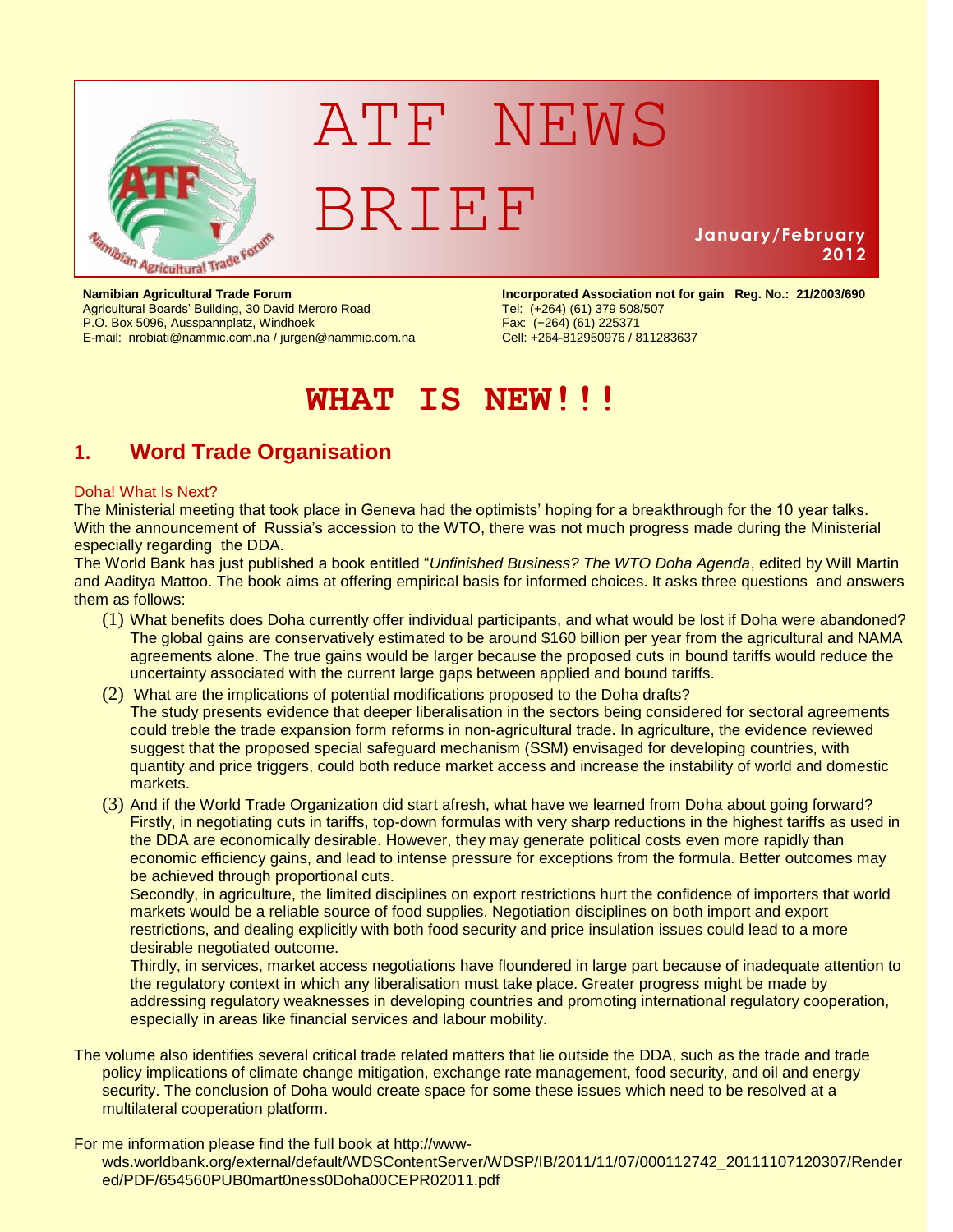# **2. SADC**

A Ministerial meeting took place in November 2011. The SADC Customs Union as well as other matters were discussed.

Below are some of the considerations made with regards to the customs union. The ministers have agreed that there is need to decisively address and overcome the following practical realities on the ground in order to achieve a functional and effective Customs Union.

- (i) overlapping membership of most Member States in similar trading arrangements;
- (ii) divergent trade policies and strategies and economic conditions among Member States;
- (iii) varied tariff levels amongst Member States, in particular, countries with low tariff regimes, which may have to raise their tariffs in order to correspond to the proposed CET;
- (iv) varied WTO tariff bindings of Member States, which may require compensatory tariff adjustment to affected WTO Members;
- (v) existence of bilateral trading arrangements of Member States with third parties;
- (vi) varied dependence of Member States on customs revenue; and
- (vii) unique circumstances of island states which do not share land borders with other SADC Member States and only accessible by sea and air trade routes.

Although according to the SADC Regional Indicative Strategic Development Plan ( RISDP), the road map for deeper economic integration, the Customs Union should have been launched in 2010, the above indicates that substantive progress needs to be made in order for its realisation. It is also encouraging to see that issues are being realistically assessed. The Customs Union is still some time away, especially considering the priority that the Tripartite Free Trade Area between COMESA, EAC & SADC is now taking.

#### **2.1 Tripartite Free Trade Area: COMESA, EAC & SADC**

The first Technical Negotiating Forum meeting of the T-FTA took place in Nairobi during the first week of December 2011. The aim was to formally constitute it as well as to put in place administrative arrangements necessary to facilitate the conduct of negotiations and agree on how the substantive negotiations will be approached and conducted.

The terms of reference were adopted as well as the proposed work plan and schedule of technical negotiations. The first phase of the negotiations should commence in February 2012 to April 2014 and will cover the negotiations on the elimination of tariff, non-traffic barriers, rules of origin, custom and transit related issues.

The following was recommended by the Namibian delegation regarding the T-FTA negotiations;

- Namibia should constitute a negotiating committee for the TTNF.
- SACU Member States meet in order to device a common negotiating strategy.
- Namibia, through the Ministry of Trade and Industry, sets-up and capacitate a Tripartite coordinating desk and;
- That Namibia compiles trade statistics and any other relevant information and forward it to the Tripartite Task Force by February 2012.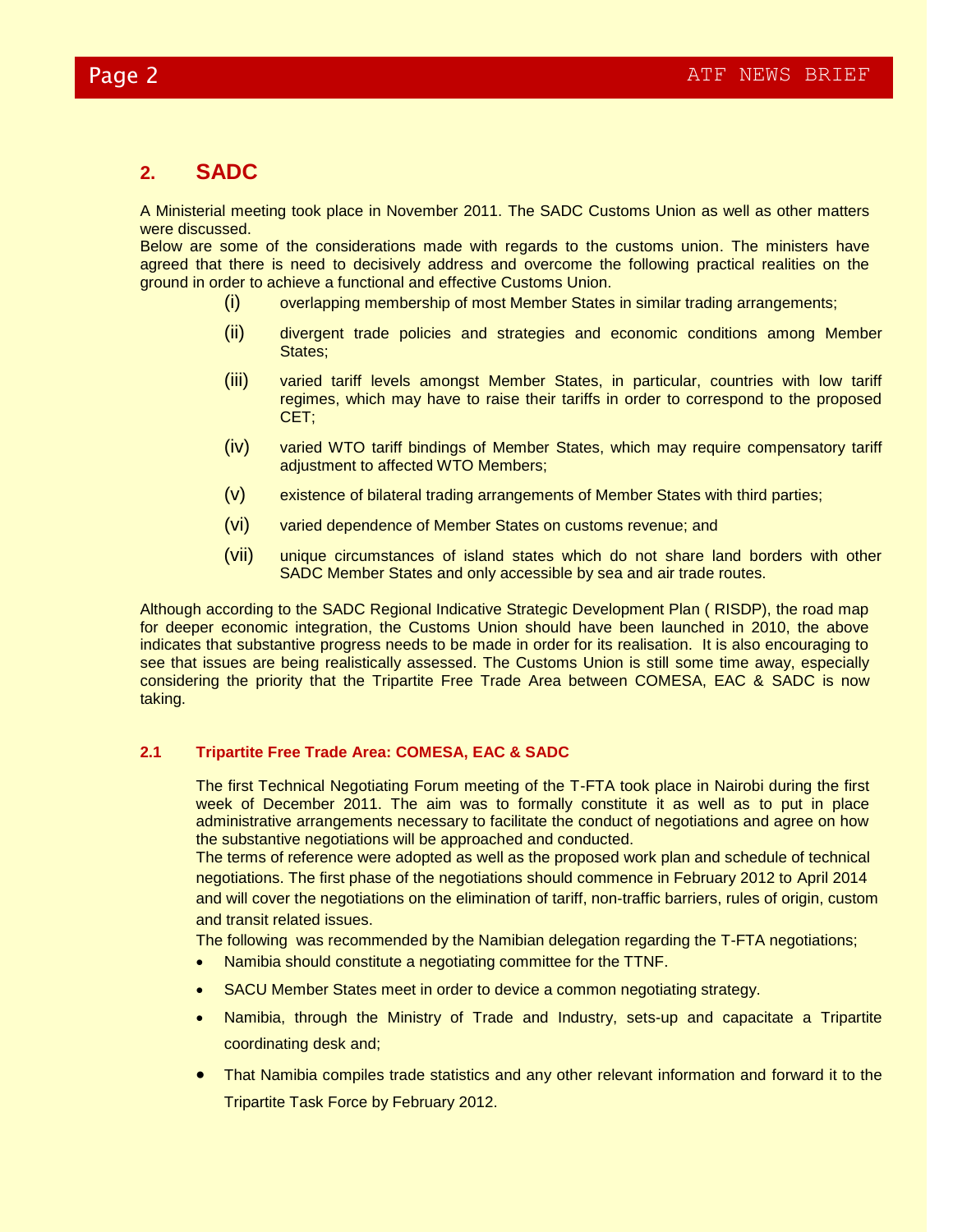#### **2.2 SADC Economic Partnership Agreements**

A meeting was held with the European Commission and the SADC – EPA senior officials on the  $14<sup>th</sup>$ and 15<sup>th</sup> November 2011 in Johannesburg, South Africa. The meeting was precluded by the different technical working groups of the EPA negotiations, i.e. market access, trade in services and unresolved negotiation issues from the  $11<sup>th</sup>$  till the  $13<sup>th</sup>$  of November.

In **market access negotiations** virtually no progress was made, while in **the unresolved negotiation issues** progress was made virtually leaving very few issues are outstanding. These are mostly technical issues that are pertaining to the alignment of the TDCA to the EPA process.

Senior officials sent the delegations back with the hope that they can improve on the market access proposals made by the E C in June 2011.

The EC further informed the SADC- EPA delegation that the negotiations should be finalised by June/July 2012 because the Commission needs at least 18 month to finalise their internal processes. The SADC-EPA delegation was not very happy and will revert to the EC at the next meeting with their own proposals.

The next meeting with the EC is scheduled to take place mid April 2012, which will be preceded by the technical working groups on rules of origin and market access towards the end of February 2012.

### **3. SACU**

#### **3.1 Summit, Council and Commission**

A meeting of the SACU Commission and Council took place in Windhoek in the beginning of December. A summary of the issues addressed is as follows

- The main issue was the distribution of the Revenue Sharing Pool and the results thereof. It should be noted that Lesotho got a substantially larger part of the pool than in the previous years. (Approximately an additional 1,3 billion)
- Other issues were taken note of especially as the running consultancies were not finalised as yet.
- A dedicated session of the senior officials will take place on 21-22<sup>nd</sup> February 2012 to discuss the SACU Trade Agenda. More details will be provided in the next issue.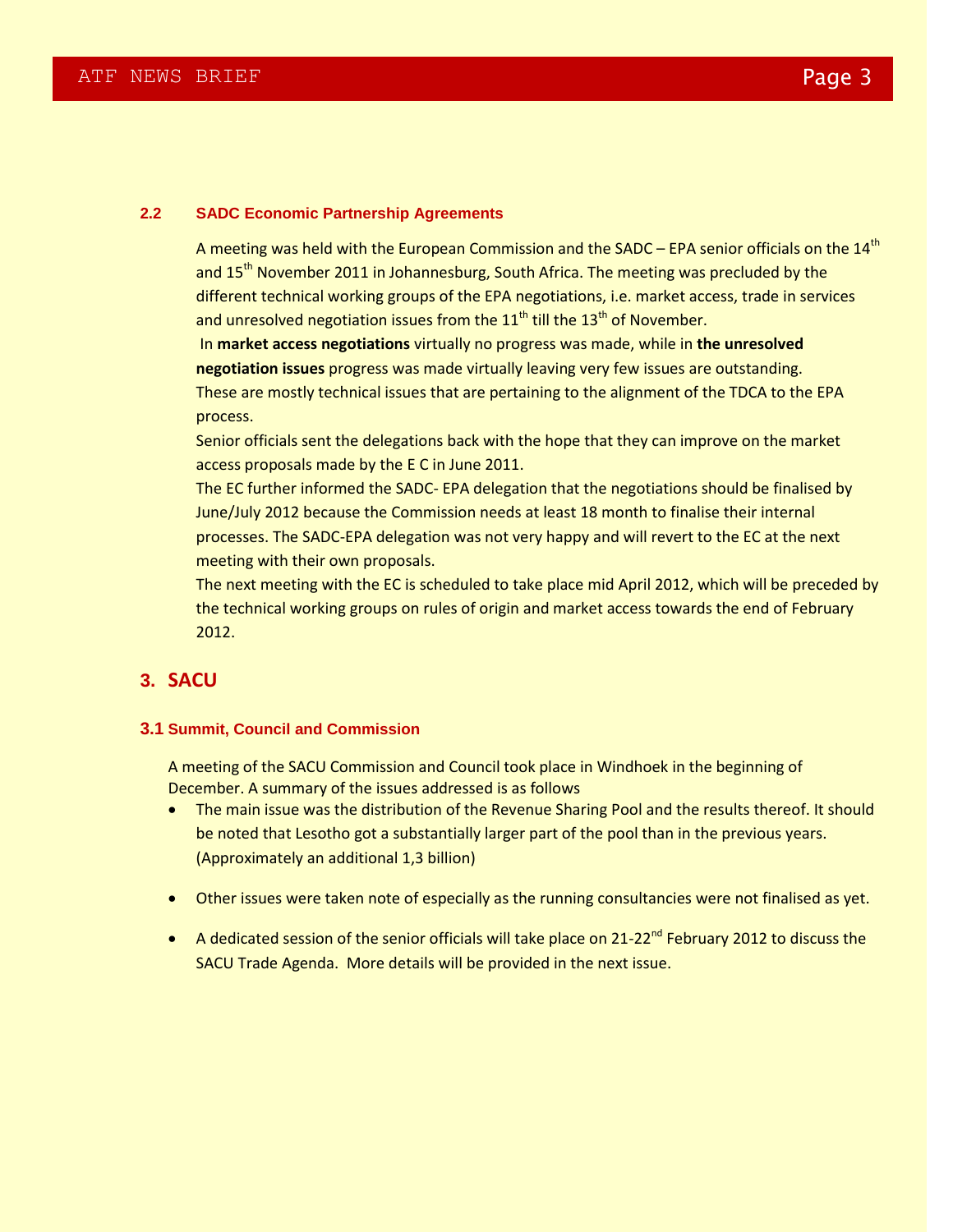#### **3.2 Technical Liaison Committees**

A decision was made by the Commission to reactive the technical liaison committees. The committees are vital to ensuring that technical and empirical basis support decisions of the Commission and Council.

#### **3.3 Negotiations and Agreements**

#### **3.3.1 SACU India Preferential Trade Agreement (PTA)**

in December 2011, India sent a request list to SACU on product for tariff reduction. Currently a process of national consultation is taking place. Firstly, Customs is finalising the current applied rates on the products and these will then be sent to various stakeholders, such as the ATF, NMA, NCCI, etc in order to comment on the list.

A SACU consolidation process will then take place after the member states have completed their consultations. The exchange of the response will then be made with India around mid March 2012. It is possible that a joint negotiation can take place during the first quarter, after nearly 18 months since the last engagement.

#### **3.3.2 SACU Mercosur ( PTA)**

There is nothing new to report. Member states are being urged to complete the ratification process.

#### **3.3.3 SACU EFTA Free Trade Agreement (FTA)**

The Commission has instructed that a process begins to carry out an in-depth analysis of economic implications of the EFTA proposals. This was a result of the view that EFTA will only consider the beef expansion quota to Norway, if there is a simultaneous consideration of their request for market access of processed agricultural products.

In the meantime, 460 tons from the Botswana EFTA quota were transferred to Namibia, as Botswana is not able to fulfil its 2011 quota to Norway. The quota was divided between the two export abattoirs on a 5o% basis.

#### **3.3.4 SACU OTHER**

**3.3.4.1 None**

.